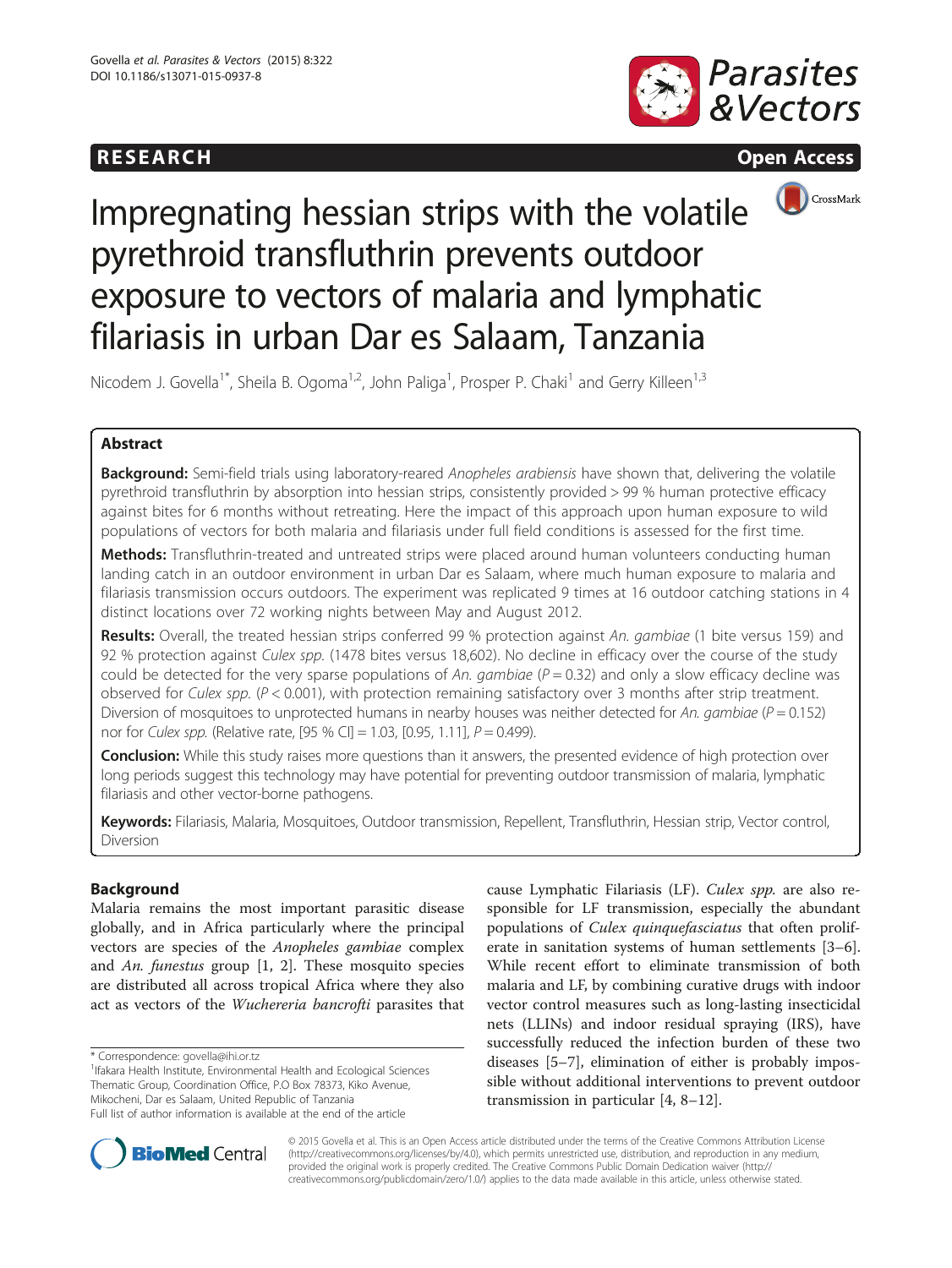Following recent scale up of LLINs and IRS [[7](#page-6-0)] several populations of vectors for malaria and LF, have been observed to bite more at dusk and dawn when many residents are awake and active outdoors than would be normal for these species in settings scattered all across Africa [[13](#page-6-0)–[17](#page-7-0)] and beyond [[18, 19\]](#page-7-0). However, with some exceptions [[20](#page-7-0), [21](#page-7-0)] it is not entirely clear whether these vector populations were truly genetically homogenous in the first place and really have been selected for heritably modified behavior traits, rather than just for altered composition of taxonomically distinct populations with different behavioural characteristics or, even more simply, by a manifestation of phenotypic plasticity of preexisting traits [\[10](#page-6-0), [22](#page-7-0), [23](#page-7-0)]. Such altered or atypical biting times to avoid periods when humans are asleep indoors and may be protected by LLINs or IRS obviously reduce the effectiveness of these key top-priority interventions [[23, 24](#page-7-0)] and highlights the importance of complementary outdoor tools to combat both malaria and LF.

Volatile insecticides are one potential supplementary vector control tool which could complement LLINs and IRS because they have a different mode of action which lends itself to outdoor application. Volatile active ingredients with repellent or toxic modes of action may be delivered in vapour phase so they protect spaces by diffusion through the air, rather than relying on mosquito contact with structural surfaces in the way as conventional, solid-phase contact insecticides [[25](#page-7-0), [26\]](#page-7-0). So while LLINs and IRS require an enclosing structure, like a house, shelter or net, volatile insecticides can be readily applied in any indoor or outdoor space [[25, 26\]](#page-7-0).

A variety of different methods for dispensing volatile insecticides exist [\[27](#page-7-0)–[29\]](#page-7-0), but most of these formats require too high a frequency of replacement to be practical or affordable in the low income tropical countries. Fortunately, it has recently been shown that, it is possible to disperse the volatile pyrethroid transfluthrin by absorbing it into strips of hessian [[30\]](#page-7-0). Such transfluthrintreated strips of hessian can provide very high levels (>99 %) of human protection against mosquito bites for at least 6 months after treatment under experimental conditions [[30\]](#page-7-0). Furthermore, this delivery format does not require external source of energy, such as combustion or electricity to volatilize the active ingredient [\[30](#page-7-0)]. Hessian, or burlap as it is known in North America, is a robust fabric made from woven fine jute fibers, which is widely used across the tropics for storage and transport of bulk goods. However, while the results of the first study demonstrating the potential of this approach [[30](#page-7-0)] are encouraging, these experiments were conducted using laboratory-reared mosquitoes from a single mosquito species (Anopheles arabiensis) under semi-field conditions in caged enclosures. Therefore, these reported estimates of protective efficacy may not be fully representative of real life situations, where wind and other environmental conditions may affect performance of these prototype devices for vapour phase insecticide delivery against taxonomically and behaviourally diverse populations of free-flying wild mosquito. Also, while transfluthrin has been widely described and marketed as a spatial repellent [\[25](#page-7-0)] indicate that it functions by reducing or delaying blood feeding of exposed mosquitoes without hindering attraction to humans . It is therefore unclear whether this active ingredient will cause inequitable diversion of mosquitoes that survive transfluthrin exposure from protected to unprotected individuals, in the same way that topical repellents do.

This study was therefore conducted to quantify the protective effect of these transfluthrin-impregnated hessian strips against outdoor exposure to both malaria and LF vectors, as well as diversion to unprotected nonusers in nearby houses, under full field conditions in the Tanzanian city of Dar es Salaam, where substantial outdoor exposure is known to occur [[16, 17, 31](#page-7-0)] and physiological resistance to pyrethroids appears to be emerging [[32, 33](#page-7-0)]. Dar es Salaam is a particularly interesting study setting because stable malaria transmission is still mediated by sparse vector populations that have been suppressed by high coverage of window screening, insecticide-treated nets and, in some areas, larviciding [[17, 34](#page-7-0)–[36](#page-7-0)], but nevertheless persists, presumably to a large extent because they tend to feed outdoors and in the early evenings [[16, 17, 31\]](#page-7-0) more frequently than is typical of African vectors [[11](#page-6-0), [37](#page-7-0)]. Furthermore, dense human populations with poor sanitation infrastructure result in very dense populations of Culex quinquefasciatus [[17, 38](#page-7-0)–[40](#page-7-0)], that not only transmit LF but also cause sufficient biting nuisance to drive seasonal fluctuations in the sale of repellent mosquito coils [[41\]](#page-7-0), as well as high rates of housing modification to prevent mosquito entry [[35\]](#page-7-0).

# **Methods**

### Study sites

The study was conducted in four separate locations in urban Dar es Salaam, specifically in the four wards of Magomeni, Jangwani, Keko and Kurasini [\[42, 43](#page-7-0)], where foci with relatively high densities of mosquitoes from the An. gambiae sensu lato complex occur, so it is possible to catch sufficient numbers of malaria vectors to characterize their behavior [\[17](#page-7-0)], and experimentally evaluate the efficacy of mosquito traps [\[39](#page-7-0), [44\]](#page-7-0), or in this case, volatile insecticides for protecting human subjects. Members of the An. gambiae complex (An. gambiae sensu stricto, An. arabiensis, An. merus) and An funestus group (Almost exclusively An. funestus sensu stricto) are the principal malaria vectors in this setting, with An. gambiae and An. arabiensis being the most important [[17, 40\]](#page-7-0). Recent observations indicate that An. arabiensis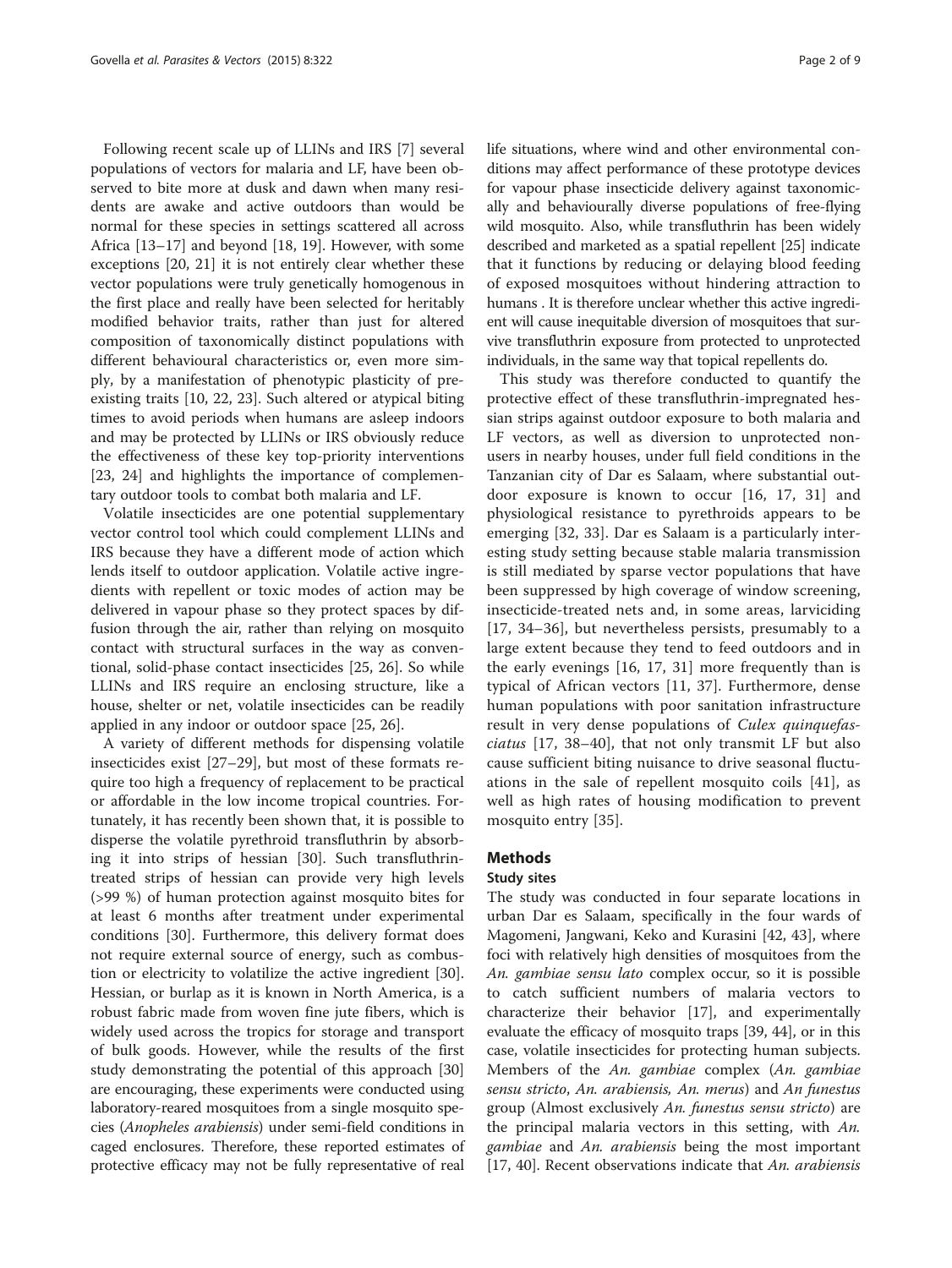in Dar es Salaam now bite most actively at dusk so that, even amongst residents lacking LLINs or mosquitoproofed housing, at least half of human exposure to this mosquito occurs outdoors [\[16](#page-7-0), [17, 31](#page-7-0)]. While the biting peak of An. gambiae s.s. in this setting remained consistent with that of classical reports [[37](#page-7-0), [45\]](#page-7-0), it prefers to feed outdoor so this is where more than a quarter of exposure to this most locally important malaria vector occurs, even among residents lacking LLINs or mosquitoproofed houses [[16](#page-7-0), [17](#page-7-0), [31\]](#page-7-0). Note that what determines where most transmission occurs is the distribution of behavioural interactions between humans and mosquitoes over time and space across the entire night, rather than just the biting behavior preferences of the vector alone [[16](#page-7-0), [37](#page-7-0), [46](#page-7-0)]. Additionally note that, in addition to these behavioural resistance or resilience [\[22, 23\]](#page-7-0) traits, physiological resistance to pyrethroids was also apparently emerging among local populations of An. gambiae sensu lato in this setting at the time of this study [[32](#page-7-0), [47\]](#page-7-0).

However, these Anopheles vectors of both malaria and LF are remarkably sparse in this setting overall, accounting for only a tiny proportion  $\left($  < 1 %) of the overall human biting burden and LF transmission potential in Dar es Salaam [[17](#page-7-0), [27](#page-7-0), [31, 36, 39](#page-7-0)–[41](#page-7-0)]. High densities of Cx. quinquefasciatus [[38\]](#page-7-0) cause hundreds of bites per person per night in many parts of the city [\[27](#page-7-0), [31](#page-7-0), [38](#page-7-0)–[41](#page-7-0)]. Even among the small minority of residents lacking bed nets or mosquito-proofed housing, almost half of all human exposure to this highly abundant LF vector occurs outdoors [[31](#page-7-0)]. Furthermore, most residents are now protected to some degree by prevention measures [[35](#page-7-0), [36](#page-7-0)], so most exposure to LF transmission and biting nuisance occurs outdoors across the population as a whole.

#### Transfluthrin-treated and untreated hessian strips

Hessian sacking fabric was washed and dried, and then cut into strips 4 m long and 0.3 m wide. It was then soaked with a mixture of 10 ml of transfluthrin active ingredient (97 % pure, Shenzhen Sunrising Industry Company, China) with 90 ml of Axion® liquid detergent (Orbit Chemical Industries Ltd, Nairobi and Colgate-Palmolive East Africa Ltd) diluted in 400 ml of water as previously described [\[30](#page-7-0)]. Transfluthrin is insoluble in water so mixing it with a detergent helped to emulsify it in a water-based bulk carrier for application to the Hessian strips. Application in this suspended form ensured uniform coverage of the full surface area of the strip with the active ingredient. Water is far more practical and safe than mineral oil or any organic solvent, and it is readily available anywhere, so it is the obvious solvent of choice for preparing affordable vector control tools that can be conveniently and affordably formulated anywhere in low income countries. The strips were then hung indoors to dry at room temperature for

2 weeks before the experiment, and this drying period was included when calculating the ages of the strips for the statistical analyses and figures. Each treated strip was suspended approximately 0.5 m above the ground on four metal poles, creating a 1  $m<sup>2</sup>$  square frame around a sitting space for a mosquito collector conducting the human landing catch (HLC) method to capture mosquitoes attempting to bite him (Fig. 1). Untreated strips were soaked with a mixture containing the diluent mixture of 400 ml of water and 90 ml of detergent but no transfluthrin. Both treated and untreated hessian strips units were each placed in outdoor catching stations approximately 5 m outside of an assigned house, with a single research participant collecting mosquitoes outdoors by HLC within the protective perimeter of the suspended strip, while another performed indoor HLC without any strip within the house.

## Human landing catch

Mosquitoes were collected with the human landing catch (HLC) method [[48](#page-7-0), [49](#page-7-0)]. This was performed by a single adult male collector at each sampling station for 45 min of each hour, allowing 15 min break for rest, refreshment and exchange of collectors between matched indoor and outdoor stations. Collections were conducted



Fig. 1 Example of a transfluthrin-treated hessian strip in use as evaluated in this study. The strip is made of fine jute fibers woven together to form sacking fabric, cut into  $4 \text{ m} \times 0.3 \text{ m}$  dimensions. The strip is hung 0.5 m above the ground in a square shape on four metal poles, creating a 1  $m<sup>2</sup>$  area around a human volunteer collecting mosquitoes by the human landing catch method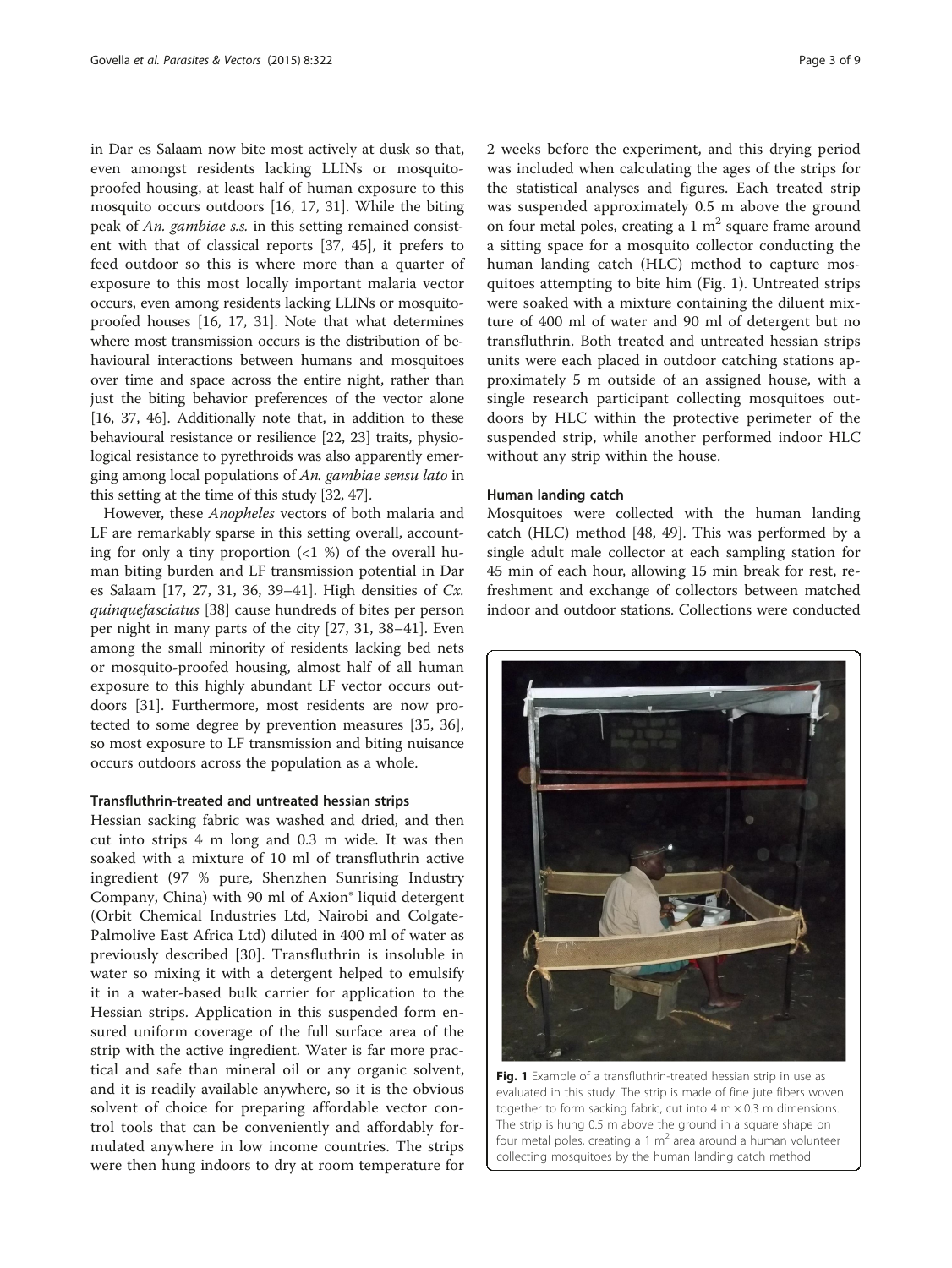both indoors and outdoors from 7 pm to 6 am so that these data could also be used to assess mosquito behaviour patterns. Note that this study was based within the large project area of the African Vector Control New Tool (Avecnet), which primarily focused on characterizing behavior and efficacy testing of traps for sampling malaria vectors across the gradient of urbanization in Dar es Salaam.

# Experimental design

In each of four different wards (Magomeni, Jangwani, Keko and Kurasini), one block of four houses without completely screened windows, sealed eave gaps or closed ceilings, distributed approximately 50 m apart was selected. One outdoor station for HLC, in a convenient location that did not interfere with normal activities of the household, was identified and assigned approximately 5 m outside of each selected house where corresponding indoor HLC catches were to be conducted. Note that there were only two outdoor stations assigned with treated strips on each experimental night, while the remaining two were assigned untreated strips. However, neither treated nor untreated strips were used indoors so the numbers of mosquitoes caught during corresponding indoor HLCs could only have been influenced by treated strips being used by participants conducting HLC at the outdoor station immediately outside at the same time. These pairs of treated and untreated strips were swapped between the catching stations after each experimental night, using a crossover experimental design. Two nights of experimentation were therefore needed to complete one round of collection in a single block comprising four pairs of outdoor catching stations and matched indoor stations, following which the experiment moved to the next block for implementation of exactly the same crossover design. This two-night unit of experimental replication was sequentially moved through all four blocks, over a total of eight nights of sampling, so that both crossover arrangements of the treated and untreated strips were conducted at all 16 outdoors catching stations and inside all 16 houses. The collection was conducted over 72 nights of experimentation, comprising of 9 full rounds of replication across all four blocks, distributed over a period of 100 days that included 28 days off without experimentation, from the  $21^{st}$  of May to the  $31^{st}$  of August 2012. There were therefore a total of 144 person nights of outdoor mosquito capture, and the same number indoor, conducted over the course of the experiment, inclusive of both the treated and untreated hessian groups. Additionally note that, in matched indoor-outdoor combinations of sampling stations, collectors were exchanged between the indoor and outdoor stations after every hour, to control for the effect of variation in attractiveness and performance of collectors. Collectors were, however, not

exchanged between pairs of indoor and matching outdoor catching stations within a block over any round, in order to combine the differential effects of individual attractiveness and performance with variations associated with particular house locations into a single quantifiable source of variation that could be accounted for in the statistical analysis. When strips were not used between nights of experimentation, they were stored in open, unsealed basins so that transfluthrin vapour could dissipate as it would under normal conditions and the amount of active ingredient remaining in the strips could decay at a normal rate.

## Processing of samples

Samples from all catches were sorted, counted and identified morphologically in the laboratory as either Anopheles gambiae s.l. or Culex spp. with the aid of stereo-microscope. All An. gambiae s.l. were stored in tubes with desiccated silica gel for subsequent polymerase chain reaction (PCR) assay [[50\]](#page-7-0) to determine sibling species identity.

#### Data analysis

First, descriptive summaries and graphical analyses were conducted to examine daily trends in mosquito catches between transfluthrin treated and untreated strips. Then Generalized Linear Mixed Effects Models (GLMM) [[51](#page-7-0)] were fitted to the data to, not only allow estimation of the protective effect of the transfluthrin vapour, but also account for substantive variance associated with multilevel confounding variables, specifically participants, catching stations and block locations, by treating them as random effects to maximize statistical power. The analyses were implemented using  *statistical software* (R  $x64$  2.15.2) augmented with the *lme4* package.

To evaluate the effect of transfluthrin-treated hessian strips upon mosquito catches outdoor (dependent variable), the treatment status of the strips (transfluthrintreated versus untreated) was included as a categorical independent fixed variable, while outdoors catching station (identity of associated house) nested within geographical location (blocks of houses and associated outdoor catching stations), as well as night of sampling and participant, were treated as random effects that require only a single degree of freedom each. Mosquito catch numbers are count observations, and were clearly not normally distributed, so the GLMMs applied to these data fitted this dependent variable to a Poisson distribution. In this particular analysis, only mosquito samples collected from outdoor but not indoor catching stations were used.

Essentially the same GLMM was fitted to test for the decline of protective efficacy over time, except that an interaction term between the treatment status of the strips and the number of days since the strips were treated with transfluthrin (Equivalent to days since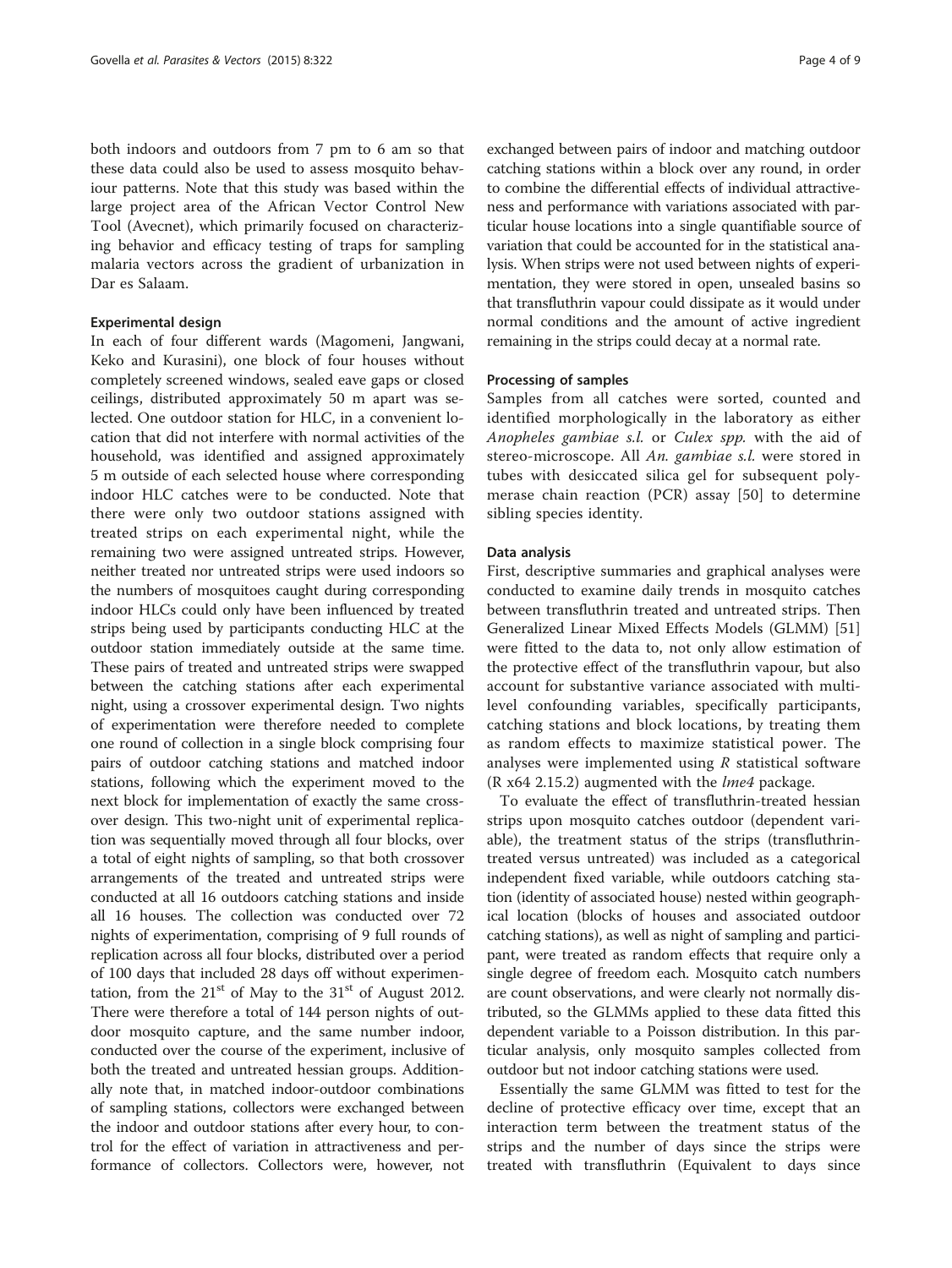treatment if treated but zero if not treated), was also included and treated as continuous explanatory covariate. Where this time-treatment interaction term was not significant, the model was reduced parsimoniously to the simple one described above with only treatment status included as a simple categorical fixed effect.

Similarly, to test for the possible effect of diverting attacking mosquitoes away from an outdoor user of a treated strip, so that humans inside the nearby house are bitten more, the GLMM was changed only in that the indoor mosquito catches recorded by HLC in that house on the same night was treated as the dependent variable, rather than those caught outdoors by the strip user themselves. Otherwise, the fitted GLMM was identical with the treatment status of the strip (transfluthrin treated versus untreated) used immediately outside the house being treated as a categorical independent variable, while indoor catching station (house) nested within geographical location (blocks of houses), as well as night of sampling and participant, were treated as random effects.

### Ethical approval

Research clearance was obtained from the Institutional Review Board of the Ifakara Health Institute (IHI/IRB/ No. A50) and the Medical Research Coordination Committee of the National Institute of Medical Research (NIMR/HQ/R.8c/Vol.ii/125) in Tanzania. All participants were provided with drug prophylaxis (Malarone®) against malaria [[52](#page-7-0)] and screened weekly for malaria parasites by rapid diagnostic test (mRDT (MAL-Pf®, ICT Diagnostics, Cape Town, South Africa, which detects histidine-rich protein II). Fortunately, no participant was found to be infected with malaria during the study but, according to the protocol, any that were would have been offered freeof-charge treatment with artemisinin-lumefantrine, (Co-Artem®, Norvatis, Basel, Switzerland), the recommended first-line treatment for malaria in Tanzania.

# Results

Respectively, a total of 370 and 47,653 Anopheles gambiae s.l. and Culex spp. were collected throughout the experiment, of which 211 and 159 Anopheles gambiae s.l., as well as 31,493 and 18,602, *Culex spp*. were collected indoors and outdoors respectively. The vast majority (95 %;  $n = 158$ ) of the 166 successful PCR-amplified specimens from the of An. gambiae s.l. were identified as An. gam*biae s.s.* and the remainder  $(5 \%, n = 8)$  as An. arabiensis. The results presented here with respect to An. gambiae s.l., therefore, effectively reflect the response of An. gambiae s.s. to these treatments and are represented as such.

Overall, the treated hessian strips conferred almost complete protection  $(\rho)$  against bites from An. gambiae (Fig. [2](#page-5-0)) as calculated on the basis of either crude numbers caught in the treatments  $(N_t)$  and controls  $(N_c)$ 

 $(\rho = (N_c - N_t)/N_c = 99.4$  %; 1 caught on users of treated strips versus 159 caught by users of untreated control strips) or by GLMM analysis ( $\rho = 1$ -Relative Rate (RR) [95 % confidence interval (CI)] = 99.2 [93.89, 99.9 %],  $z = -4.924$ ,  $P < 0.001$ ). This level of protection against An. gambiae appeared to be consistent and did not detectably decay over the 100 days of the study  $(z = 1.11,$  $p = 0.32$ ), during which 72 nights of experimentation were conducted (Fig. [2\)](#page-5-0).

In case of Culex spp., the observed overall level of protection against outdoor bites was also very satisfactory (Fig. [2\)](#page-5-0), regardless of whether efficacy was calculated crudely based on the absolute numbers caught (92 %; 1478 caught on users of treated strips versus 18,602 caught by users of untreated control strips) or estimated by GLMM analysis ( $\rho$  [95%CI] = 91.4 % [91.0, 92.0 %], z = <sup>−</sup>83.5, P < 0.000001). The levels of protection against Culex spp. declined only slightly over time  $(z = 26.6, P <$ 0.000001) but it remained consistently above 85 % over the three months of the study (Fig. [2\)](#page-5-0).

Whereas no diversion effect from transfluthrin treated strips to a corresponding house was detected against An. gambiae (RR [95 % CI] = 0.31 [0.05, 2.01],  $z = -1.231$ ,  $P = 0.218$ , this may well be due to lack of sufficient statistical power because of low mosquito densities, particularly towards the end of the study (Fig. [2](#page-5-0)). However, no evidence of diversion was apparent for the far more abundant Culex spp. either (RR [95 % CI] = 1.03 [0.95, 1.11],  $z = 0.676$ ,  $P = 0.499$ ).

# **Discussion**

The results presented here suggest that, in this particular urban African context, hessian strips impregnated with the volatile pyrethroid transfluthrin provide very high levels of personal protection against at least two important taxa of pathogen-transmitting mosquitoes. While this is only the first preliminary assessment of this prototype under full field conditions, conducted in only one setting with endemic malaria and LF, it is encouraging that the level of protection observed is approximately equivalent to that provided by insecticide-treated nets against mosquito bites occurring indoors [[53](#page-7-0)–[55\]](#page-7-0). Our findings are approximately consistent with those of an earlier study which evaluated this same formulation format for transfluthrin in a semi-field, large-cage system using laboratory-reared Anopheles arabiensis wherein  $\geq 99$  % reduction in mosquito bites upon humans was reported [[30\]](#page-7-0). This first evaluation under full field conditions therefore confirms that hessian strips impregnated with volatile insecticides like transfluthrin may be a promising tool to combine with the current priority malaria control tools, which are threatened by behavioural resilience/resistance in the form of outdoor-biting behaviours [[13](#page-6-0), [14](#page-6-0), [18](#page-7-0), [19, 22\]](#page-7-0), and by physiological resistance to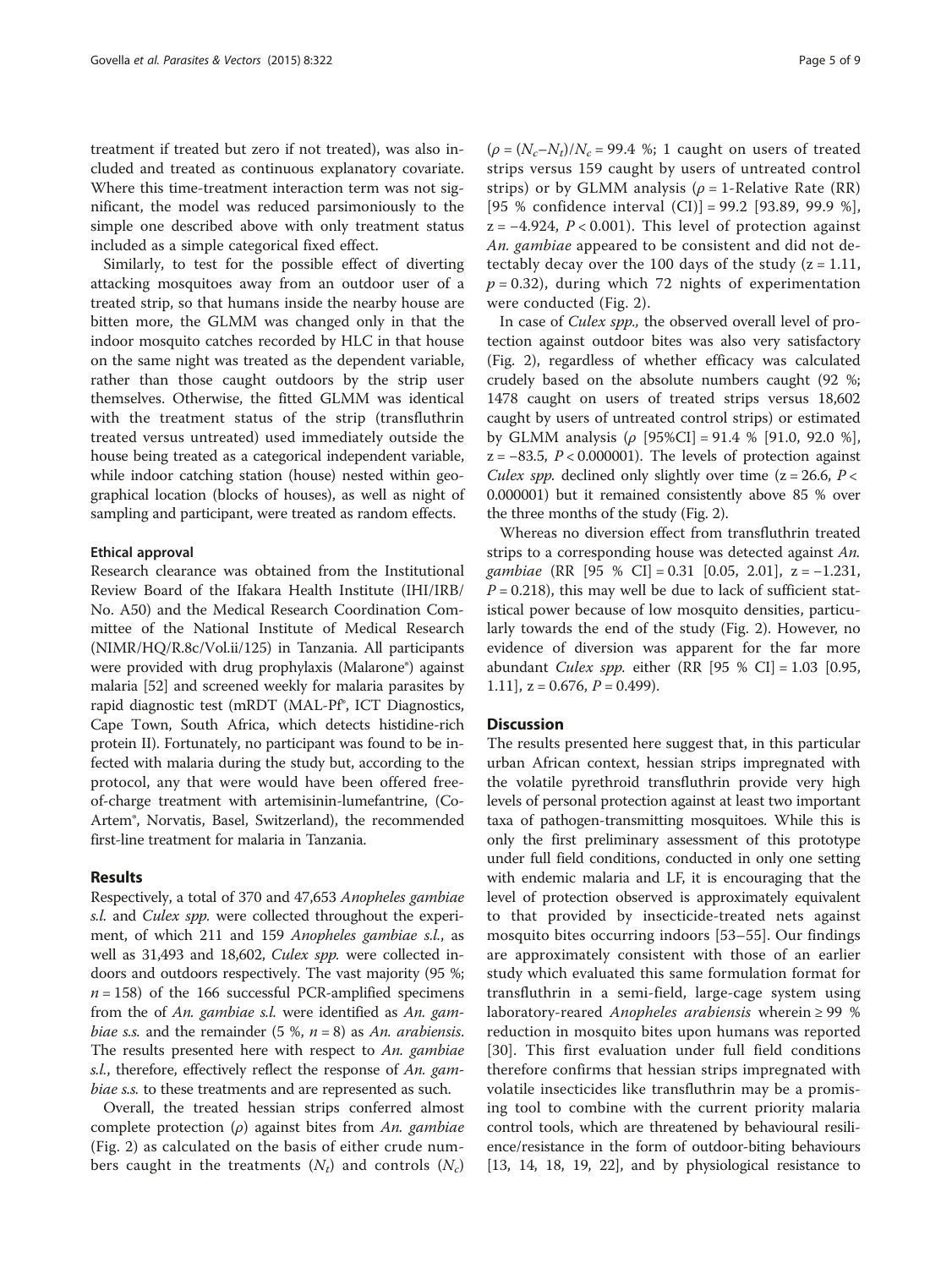<span id="page-5-0"></span>

insecticides [\[32](#page-7-0), [56, 57\]](#page-7-0). It is also encouraging that, unlike better studied topical repellent formulations [[58,](#page-7-0) [59](#page-8-0)], vapour phase transfluthrin does not appear to cause any detectable diversion to unprotected non-users in nearby houses.

These preliminary observations also suggest that vaporphase pyrethroids like transfluthrin may even be useful for preventing outdoor disease transmission by populations of An.gambiae in which physiological resistance to this class of insecticides appears to be emerging [[32, 33](#page-7-0)]. Obviously, this protective effect against pyrethroid-resistant malaria vectors will need to be thoroughly evaluated against a much wider diversity of resistant captive colonies and wild populations before vapour phase delivery of this active ingredient can be recommended as a mitigation strategy against physiological pyrethroid resistance. Nevertheless, it is encouraging that this readily available vapour-phase insecticide also provided significant protection against Culex spp. mosquitoes that are known to be highly pyrethroid resistant in Tanzania [[60](#page-8-0), [61\]](#page-8-0). Although the level of protection against Culex spp. declined steadily with time,

it did so quite slowly and estimated mean protection remained satisfactory until the strips were approximately 3 months old (Fig. 2). Although protective efficacy against An. gambiae s.s. did not appear to decline with time, this results should be interpreted with a degree of caution, because there was dramatic decrease in the already-low numbers of An. gambiae in the untreated group, especially after 10<sup>th</sup> weeks of sampling. The declining densities of this vector as the treated strips aged undoubtedly reduced the statistical discriminative power of the GLMM fitting process, thus leaving this test for loss of protective efficacy prone to Type II error. Also, the protective efficacy of the strips was not evaluated beyond four months posttreatment, because the primary target vector species for this evaluation (An. gambiae) went below detectable levels by the middle of the dry season in August 2012 (Fig. 2). The duration of the protective effect will, therefore, need to be evaluated over longer periods, against vector populations with higher densities that are sustained over correspondingly extended time frames. Long-term evaluation of protective efficacy in a variety of representative field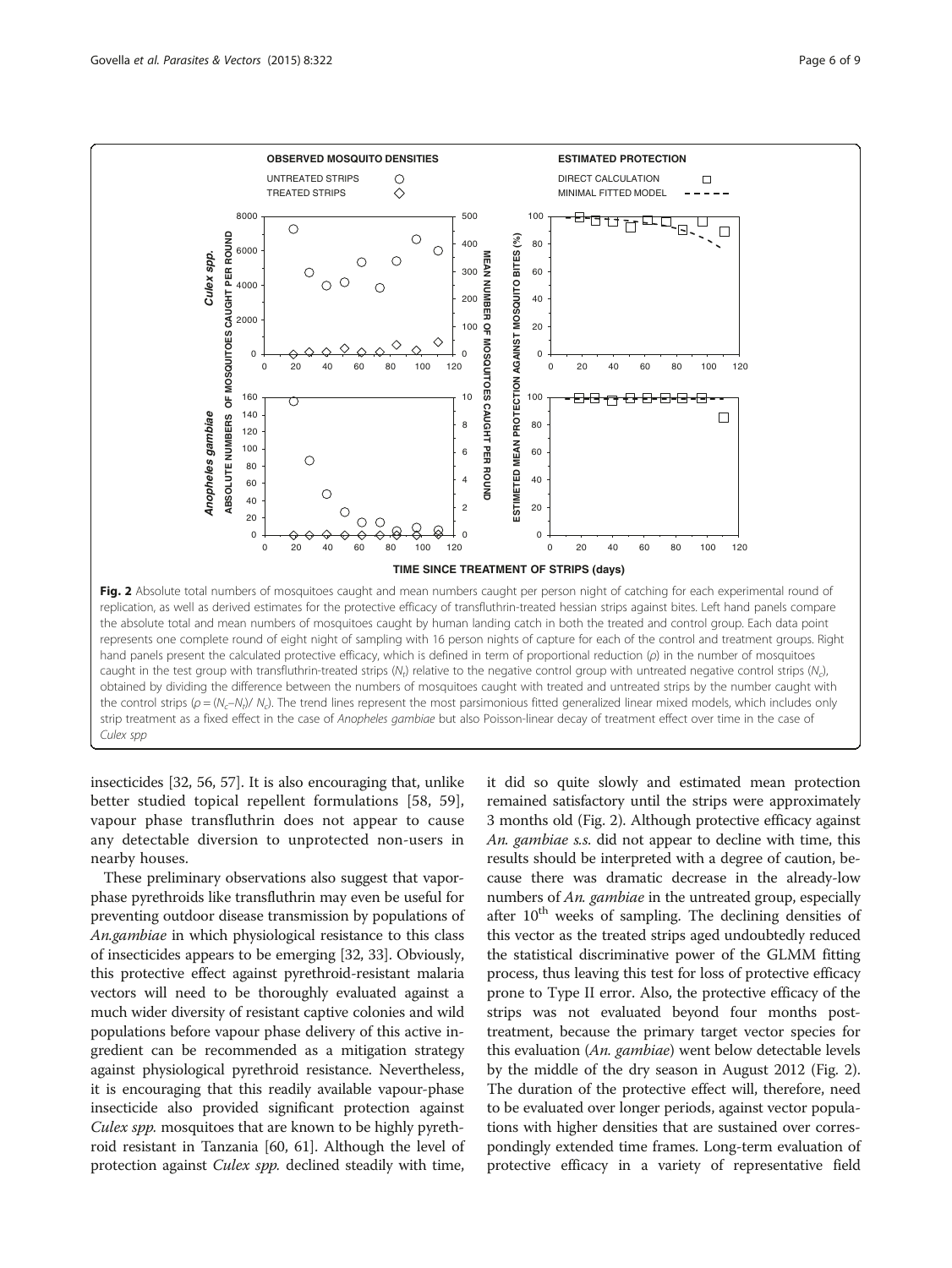<span id="page-6-0"></span>settings will be essential to establish, not only its efficacy and duration of efficacy against a range of relevant vector species, but also overall operational cost (inclusive of retreatment and replacement) per year of protection [[62](#page-8-0)–[64\]](#page-8-0) under a wider range of environmental conditions and epidemiological contexts.

It will also be essential to evaluate the dependence of biting exposure decrease or increase upon distance from the point of release of the volatile active ingredients, which is likely to vary depending on delivery format [[65](#page-8-0)]. Also, the chemical concentrations of active ingredient present in the air of protected spaces will need to be measured in future studies, to allow assessment of safety for humans based on existing evidence of toxicity in vapour phase. Potential for environmental contamination of aquatic habitats by such products also merits consideration, especially given recent experience with pyrethroidtreated bed nets [\[66](#page-8-0)].

# Conclusions

Despite all these considerable study limitations, it is nevertheless encouraging that this simple, affordable and practical formulation of a volatile pyrethroid that has been available "off-the-shelf" for decades provides such high levels of outdoor protection for such long periods against two of the most important vector species of mosquitoes in the world, without any evidence of diversion to unprotected non-users in nearby houses. Beyond this simple strip prototype, the adaptable nature of such a high capacity absorbent fabric matrix for impregnation with volatile active ingredients also lends itself to a variety of convenient, targeted applications in everyday life, such as curtains or flower pot holders in houses or bars, or layers incorporated into the soles of footwear. However, sociological studies to identify the optimal formats for maximizing community acceptance and coverage will be essential to achieve effectiveness, rather than merely efficacy in practice [\[67, 68](#page-8-0)]. So while this study certainly raises more questions than it answers, perhaps the results presented here are encouraging enough to suggest this technology may have potential for preventing outdoor transmission of malaria, LF and other vector-borne pathogens.

# Consent

Written informed consent was obtained from the volunteer for the participation in the study and for the publication of this report and any accompanying images.

#### Competing interests

The authors declare that they have no competing interests.

#### Authors' contributions

NJG designed and implemented mosquito sampling protocol. He also performed data analysis, interpreted the results and drafted the manuscript; GFK contributed to the study design and data analysis; NJG, JP, PPC

conducted the experiment and contributed to study design; SBO provided both treated and untreated strips with storage guidance of the strips; SBO and GFK reviewed and commented on the manuscript. All authors read and approved the final manuscript.

#### Acknowledgments

We wish to express our appreciation to the residents of Dar es Salaam for their cooperation throughout the study and to all the mosquito catchers for their enormous commitment to this tedious work, as well as Sebastian Magulu, Athman Muhili and Amos Thomas for sorting mosquitoes. We extend our appreciation to Hilary Ranson for her constructive comments during the write-up of this manuscript.

#### Funding

The research leading to these results has received funding support from the European Union Seventh Framework Programme FP7/2007-2013 under grant agreement number 265660 and from the Wellcome Trust (Research Training Fellowship number 102368/Z/13/Z awarded to NJG).

#### Author details

<sup>1</sup> Ifakara Health Institute, Environmental Health and Ecological Sciences Thematic Group, Coordination Office, P.O Box 78373, Kiko Avenue, Mikocheni, Dar es Salaam, United Republic of Tanzania. <sup>2</sup>US Army Medical Research Unit Kenya-Walter Reed Project, P.O. Box 54, Kisumu, Kenya. <sup>3</sup> Department of Vector Biology, Liverpool School of Tropical Medicine, Pembroke Place, Liverpool L3 5QA, United Kingdom.

# Received: 20 January 2015 Accepted: 3 June 2015<br>Published online: 12 June 2015

#### References

- 1. De Silva PM, Marshall JM. Factors contributing to urban malaria transmission in sub-Saharan Africa: a systematic review. J Trop Med. 2012;2012:1–10.
- 2. Roberts V, Macintyre K, Keating J, Trape J-F, Duchemin J-B, Warren M, et al. Malaria transmission in sub-Saharan Africa. Am J Trop Med Hyg. 2003;68:169–76.
- 3. Pedersen EM, Mukoko DA. Impact of insecticide-treated materials on filaria transmission by the various species of vector mosquito in Africa. Ann Trop Med Parasitol. 2002;96 Suppl 2:S91–5.
- 4. Bockarie MJ, Pedersen EM, White GB, Michael E. Role of vector control in the global program to eradicate lymphatic filariasis. Ann Rev Entomol. 2009;54:469–87.
- 5. Simonsen PE, Malecela MN, Michael E, Mackenzie CD. Lymphatic filariasis research and control in Eastern and Southern Africa. In: DBL-Centre for Health Research and Development. 2008.
- 6. WHO. Global Programme to Eliminate Lymphatic Filariasis. In: Lymphatic Filariasis: Practical Entomology. Geneva: WHO; 2013.
- 7. WHO. World Malaria Report 2014. In.: World Health Organization.
- Simonsen PE, Pedersen EM, Rwegoshora RT, Malecela MN, Derua YA, Magesa SM. Lymphatic filariasis control in Tanzania: effect of repeated mass drug administration with Ivermectin and Albendazole on infection and transmission. PLoS Negl Trop Dis. 2010;4:e696.
- 9. Sunish IP, Rajendran R, Mani TR, Munirathinam A, Dash AP, Tyagi BK. Vector control complements mass drug administration against bancroftian filariasis in Tirukoilur, India. Bull World Health Org. 2007;85:138–45.
- 10. Durnez L, Mao S, Denis L, Roelants P, Sochantha T, Coosemans M. Outdoor malaria transmission in forested villages of Cambodia. Malar J. 2013;12:329.
- 11. Killeen GF. Characterizing, controlling and eliminating residual malaria transmission. Malar J. 2014;13:330.
- 12. Govella NJ, Ferguson H. Why use of interventions targeting outdoor biting mosquitoes will be necessary to achieve malaria elimination. Front Physiol. 2012;3:1–5.
- 13. Moiroux N, Gomez MB, Pennetier C, Elanga E, Djenontin A, Chandre F, et al. Changes in Anopheles funestus biting behavior following universal coverage of long-lasting insecticidal nets in Benin. J Infect Dis. 2012;206:1622–9.
- 14. Sougoufara S, Diedhiou SM, Doucoure S, Diagne N, Sembene PM, Harry M, et al. Biting by Anopheles funestus in broad daytime after use of long-lasting insecticidal nets: a new challenge to malaria control. Malar J. 2014;13:125.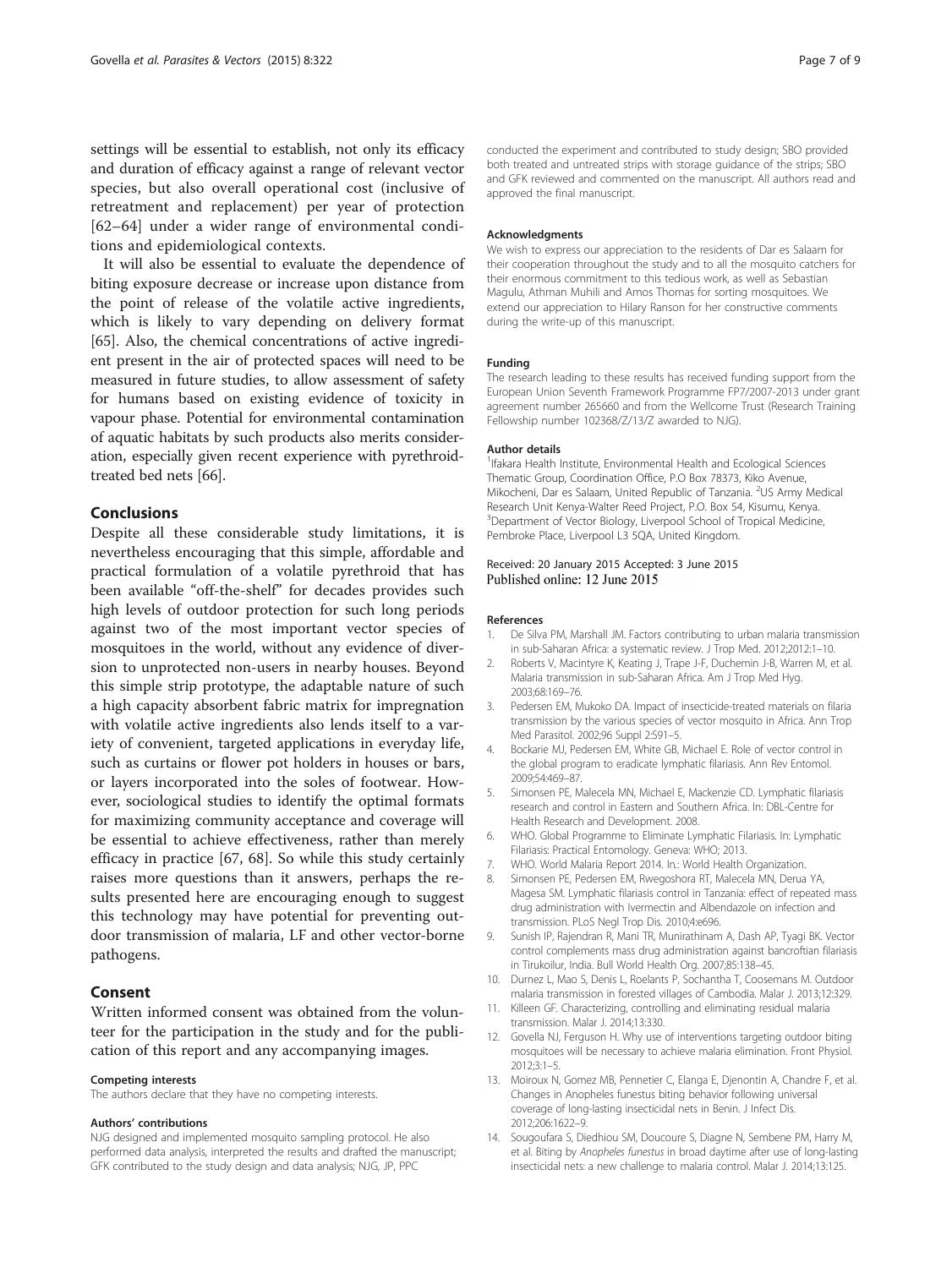- <span id="page-7-0"></span>15. Yohannes M, Boelee E. Early biting rhythm in the Afro-tropical vector of malaria, Anopheles arabiensis and challenges for its control in Ethiopia. Med Vet Entomol. 2012;26:103–5.
- 16. Govella NJ, Okumu FO, Killeen GF. Insecticide-treated nets can reduce malaria transmission by mosquitoes which feed outdoors. Am J Trop Med Hyg. 2010;82(3):415–9.
- 17. Geissbühler Y, Chaki P, Emidi B, Govella NJ, Shirima R, Mayagaya V, et al. Interdependence of domestic malaria prevention measures and mosquito-human interactions in urban Dar es Salaam, Tanzania. Malar J. 2007;6:126.
- 18. Russell TL, Beebe NW, Cooper RD, Lobo NF, Burkot TR. Successful malaria elimination strategies require interventions that target changing vector behaviours. Malar J. 2013;12:56.
- 19. Moutinho PR, Gil LHS, Cruz RB, Ribolla EM. Population dynamics, structure and behaviour of Anopheles darlingi in a rural settlement in the Amazon rainforest of Acre, Brazil. Malar J. 2011;10:174.
- 20. Moiroux N, Damien GB, Egrot M, Djenontin A, Chandre F, Corbel V. Human exposure to early morning Anopheles funestus biting behavior and personal protection provided by long-lasting insecticidal nets. PLoS One. 2014;9(8), e104967.
- 21. Gryseels C, Durnez L, Gerrets R, Uk S, Suon S, Set S, et al. Re-imagining malaria: heterogeneity of human and mosquito behaviour in relation to residual malaria transmission in Cambodia. Malar J. 2015;14:165.
- 22. Govella NJ, Chaki PP, Killeen GF. Entomological surveillance of behavioural resilience and resistance in residual malaria vector populations. Malar J. 2013;12:124.
- 23. Killeen GF, Chitnis N. Potential causes and consequences of behaviural resilience and resistance in malaria vector populations: a mathematical modelling analysis. Malar J. 2014;13:97.
- 24. Briet OJT, Chitnis N. Effects of changing mosquito host searching behaviours on the cost effectiveness of a mass distribution of long-lasting, insecticidal nets: a modelling study. Malar J. 2013;12:215.
- 25. Achee NL, Bangs MJ, Farlow R, Killeen GF, Lindsay S, Logan JG JMS, et al. Spatial repellents: from discovery and development to evidence-based validation. Malar J. 2012;11:164.
- 26. Killeen GF, Chitnis N, Moore SJ, Okumu FO. Target product profile choices for intra-domiciliary malaria vector pesticide products: repel or kill. Malar J. 2011;10:207.
- 27. Pates HV, Line JD, Keto AJ, Miller JE. Personal protection against mosquitoes in Dar es Salaam, Tanzania, by using a kerosene oil lamp to vaporize transfluthrin. Med Vet Entomol. 2002;16:277–84.
- 28. Kawada H, Maekawa Y, Tsuda S, Takagi M. Trial of spatial repellency of metofluthrin-impregnated paper strips in shelters without walls in Lombok island in Indonesia. J Am Mosq Control Assoc. 2004;20:434–7.
- 29. Kawada H, Maekawa Y, Takagi M. Field trial on the spatial repellency of metofluthrin-impregnated plastic strips for mosquitoes in shelters without walls in Lombok, Indonesia. J Vector Ecol. 2005;30:181–5.
- 30. Ogoma SB, Ngonyani H, Simfukwe ET, Mseka A, Moore J, Killeen GF. Spatial repellency of transfluthrin-treated hessian strips against laboratory-reared Anopheles arabiensis mosquitoes in a semi-field tunnel cage. Parasit Vectors. 2012;5:54.
- 31. Majambere S, Masue D, Mlacha Y, Govella NJ, Magesa SM, Killeen GF. Advantages and limitations of commercially available electrocuting grids for studying mosquito behaviour. Parasit Vectors. 2013;6:53.
- 32. Kabula B, Tungu PK, Matowo J, Kitau J, Mweya C, Emidi B, et al. Susceptibility status of malaria vectors to insecticides commonly used for malaria control in Tanzania. Trop Med Int Health. 2012;17(6):742–50.
- 33. Kabula B, Tungu PK, Malima RC, Rowland MW, Minja J, Wililo R, et al. Distribution and spread of pyrethroid and DDT resistance among the Anopheles gambiae complex in Tanzania. Med Vet Entomol. 2013;28:1–9.
- 34. Maheu-Giroux M, Castro MC. Impact of community-based larviciding on the prevalence of malaria infection in Dar es Salaam, Tanzania. PLoS One. 2013;8(8):e71638.
- 35. Ogoma SB, Kannady K, Sikulu M, Chaki PP, Govella NJ, Mukabana WR, et al. Window screening, ceilings and closed eavesas sustainable ways to control malaria in Dar es Salaam, Tanzania. Malar J. 2009;8:221.
- 36. Geissbühler Y, Kannady K, Chaki PP, Emidi B, Govella NJ, Mayagaya V, et al. Microbial larvicide application by a large-scale, community-based program reduces malaria infection prevalence in Urban Dar Es Salaam, Tanzania. PLoS One. 2009;4:e 5107.
- 37. Huho B, Briet OJT, Seyoum A, Sikala C, Bayoh N, Gimnig JE, et al. Consistently high estimates for proportion of human exposure to malaria vector populations occuring indoors in rural Africa. Int J Epidemiol. 2013;42:235–47.
- 38. Chavasse DC, Lines JD, Ichimori K, Marijani J. Mosquito control in Dar es Salaam. I. Assessment of Culex quinquefasciatus breeding sites prior to intervention. Med Vet Entomol. 1995;9(2):141–6.
- 39. Govella NJ, Chaki PP, Mpangile J, Killeen GF. Monitoring mosquitoes in urban Dar es Salaam: evaluation of resting boxes, window exit traps, CDC light traps, Ifakara tent traps and human landing catches. Parasit Vectors. 2011;4:40.
- 40. Chaki PP, Mlacha Y, Msellem D, Muhili A, Malishee AD, Mtema ZJ, et al. An affordable, quality-assured community-based system for high-resolution entomological surveillance of vector mosquitoes that reflects human malaria infection risk pattern. Malar J. 2012;11:172.
- 41. Chavasse DC. The relationship between mosquito density and mosquito coil sales in Dar es Salaam. Trans Roy Soc Trop Med Hyg. 1996;90:493.
- 42. Castro MC, Tsuruta A, Kanamori S, Kannady K, Mkude S. Community-based environmental management for malaria control: evidence from a small-scale intervention in Dar es Salaam, Tanzania. Malar J. 2009;8:57.
- 43. Castro MC, Kanamori S, Kannady K, Mkude S, Killeen GF, Fillinger U. The importance of drains for the larval development of lymphatic filariasis and malaria vectors in Dar es salaam, United Republic of Tanzania. PLoS Negl Trop Dis. 2010;4:e693.
- 44. Govella NJ, Chaki PP, Geissbühler Y, Kannady K, Okumu FO, Charlwood JD, et al. A new tent trap for sampling exophagic and endophagic members of the Anopheles gambiae complex. Malar J. 2009;8:157.
- 45. Gillies MT, De Meillon B. The Anophelinae of Africa South of the Sahara (Ethiopian zoogeographical region). Johannesburg: South African Institute for Medical Research; 1968.
- 46. Lindblade KA. Commentary: Does a mosquito bite when no one is around to hear it. Int J Epidemiol. 2013;42:247–9.
- 47. Nkya TE, Akhouayri I, Poupardin R, Batengana B, Mosha FW, Magesa SM, et al. Insecticides resistance mechanisms associated with different environments in the malaria vector Anopheles gambiae: a case study in Tanzania. Malar J. 2013;13:28.
- 48. Service MW. A critical review of procedures for sampling populations of adult mosquitoes. Bull Entomol Res. 1977;67:343–82.
- 49. Anonymous. Malaria Entomology and Vector Control. Learner's Guide. Trial edition ednth ed. Geneva: World Health Organisation; 2002. LONG SINCE SUPERCEDED AND WHO PUT OUT A REVISED ENTOMOLOGICAL METHODS MANUAL LAST YEAR.
- 50. Scott JA, Brogdon WG, Collins FH. Identification of single specimens of Anopheles gambiae complex by polymerase chain reaction. Am J Trop Med Hyg. 1993;49:520–9.
- 51. Bolker BM, Brooks ME, Clark CJ, Geange SW, Poulsen JR, Steven MHH, et al. Generalized linear mixed models: a practical guide for ecology and evolution. Trends Ecol Evol. 2009;24:127–35.
- 52. Gimnig JE, Walker ED, Otieno P, Kosgei J, Olang G, Omboki M, et al. Incidence of malaria among mosquito collectors conducting human landing catches in western Kenya. Am J Trop Med Hyg. 2013;88:301–8.
- 53. Okumu FO, Mbeyela E, Lingamba G, Moore J, Ntamatungiro AJ, Kavishe DR, et al. Comparative field evaluation of combinations of long-lasting insecticide treated nets and indoor residual spraying, relative to either method alone, for malaria prevention in an area where the main vector is Anopheles arabiensis. Parasites & Vectors. 2013;6:46.
- 54. Gimnig JE, Vulule JM, Lo TQ, Kamau L, Kolczak MS, Phillips-Howard PA, et al. Impact of permethrin-treated bed nets on entomologic indices in an area of intense year-round malaria transmission. Am J Trop Med Hyg. 2003;68 Suppl 4:16–22.
- 55. Okumu FO, Moore S. Combining indoor residual spraying and insecticides-treated nets for malaria control in Africa: a review of possible outcomes and an outline of suggestions for the future. Malar J. 2011;10:208.
- 56. Ranson H, Nguessan R, Lines J, Moiroux N, Nkuni Z, Corbel V. Pyrethroid resistance in African anopheline mosquitoes: what are the implications for malaria control? Trends Parasitol. 2011;27:91–8.
- 57. Yewhalaw D, Wassie F, Steurbaut W, Spanoghe P, Van Bortel W, Denis L, et al. Multiple insecticide resistance: an impediment to insecticide-based malaria vector control program. PLoS One. 2011;6(1):e16066.
- 58. Maia MF, Onyango SP, Thele M, Simfukwe E, Turner E, Moore SJ. Do topical repellents divert mosquitoes within a community? Health equity